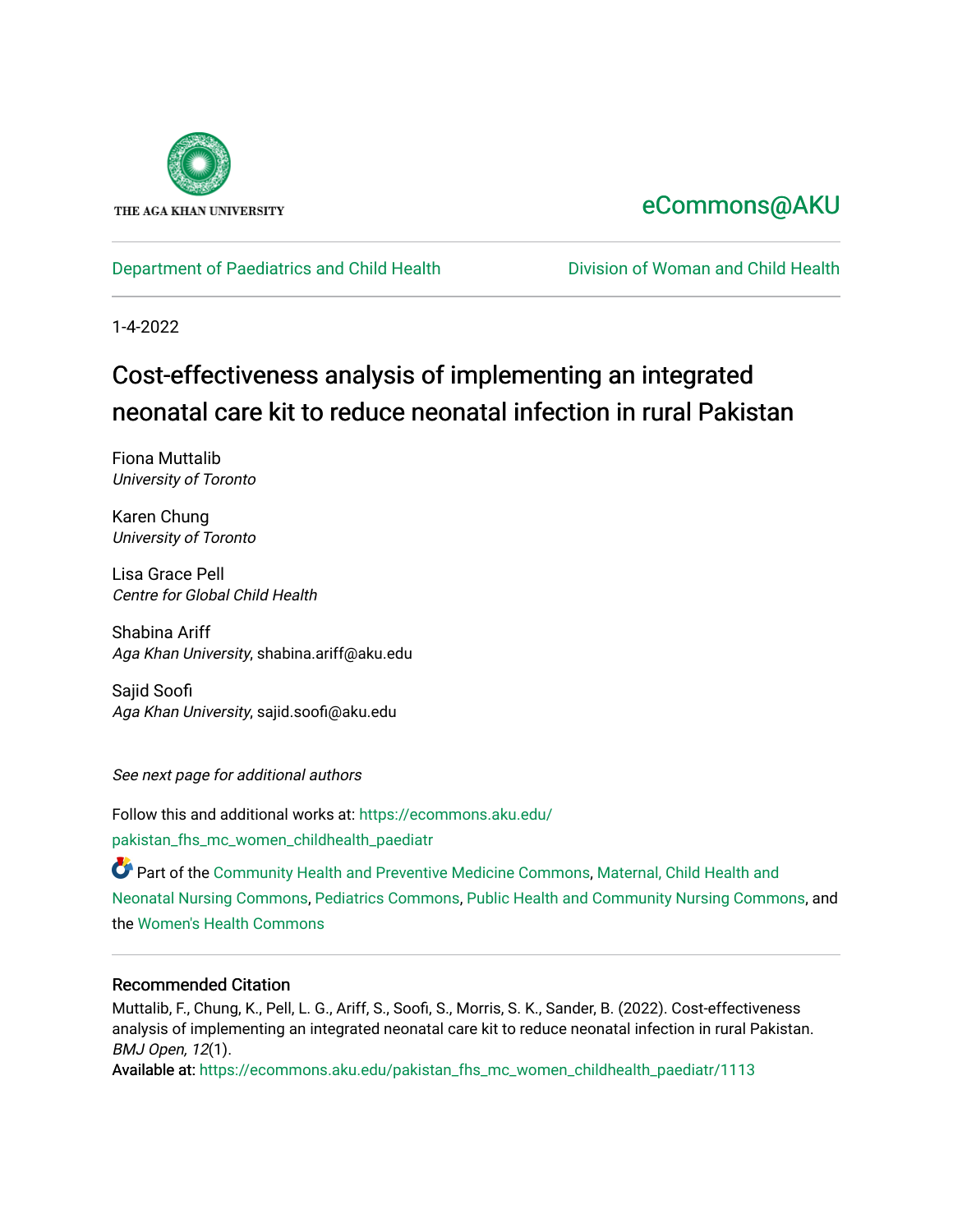## Authors

Fiona Muttalib, Karen Chung, Lisa Grace Pell, Shabina Ariff, Sajid Soofi, Shaun K. Morris, and Beate Sander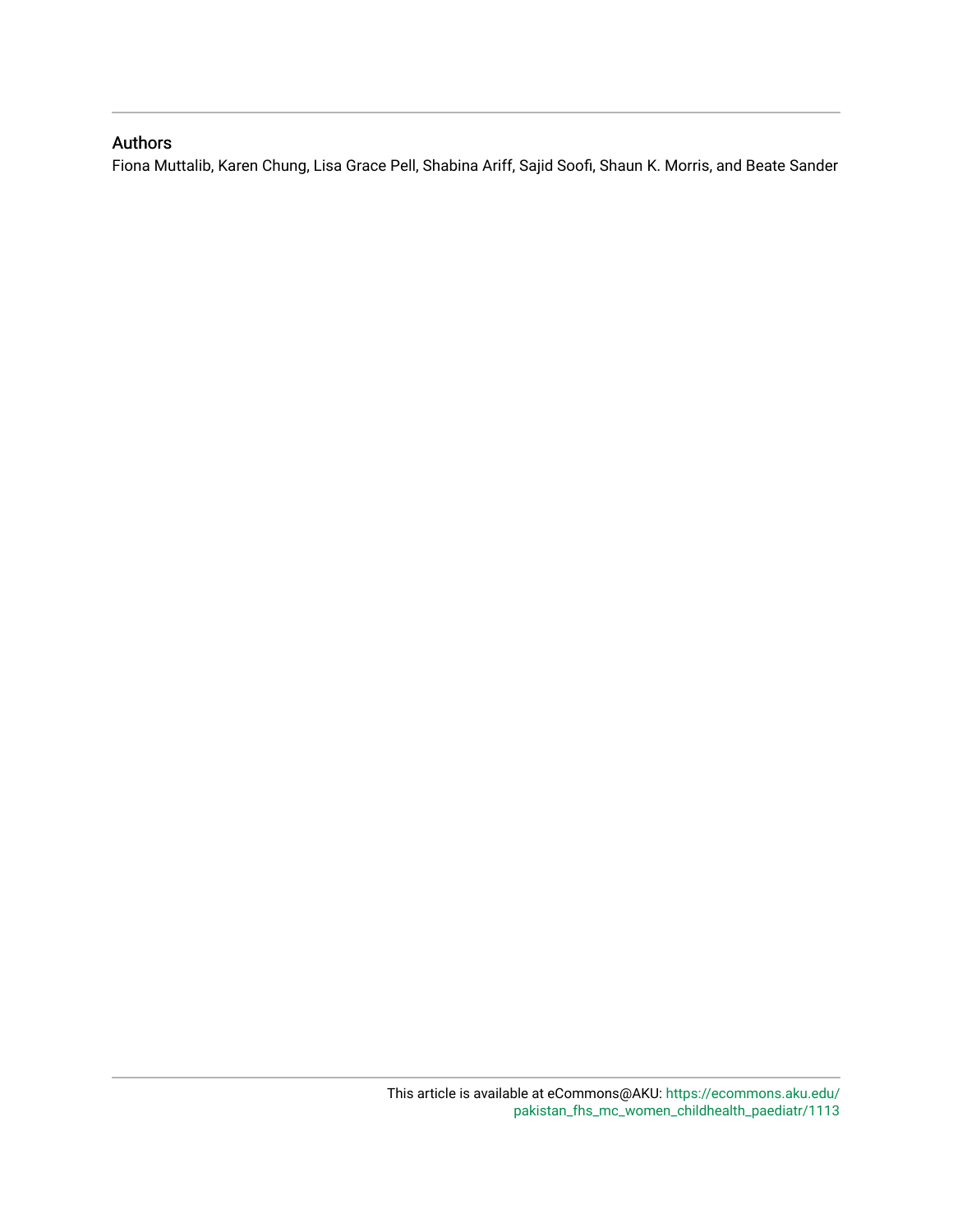**To cite:** Muttalib F, Chung K, Pell LG, *et al*. Cost-effectiveness analysis of implementing an integrated neonatal care kit to reduce neonatal infection in rural Pakistan. *BMJ Open* 2022;12:e047793. doi:10.1136/ bmjopen-2020-047793 ► Prepublication history for this paper is available online. To view these files, please visit the journal online [\(http://dx.doi.](http://dx.doi.org/10.1136/bmjopen-2020-047793) [org/10.1136/bmjopen-2020-](http://dx.doi.org/10.1136/bmjopen-2020-047793)

[047793\)](http://dx.doi.org/10.1136/bmjopen-2020-047793).

authors.

authors.

FM and KC are joint first

SKM and BS are joint senior

Received 09 December 2020 Accepted 13 September 2021

# **BMJ Open Cost-effectiveness analysis of implementing an integrated neonatal care kit to reduce neonatal infection in rural Pakistan**

FionaMuttalib  $\bigcirc$ , <sup>1,2,3</sup> Karen Chung, 2 Lisa Grace Pell, <sup>1</sup> Shabina Ariff, <sup>4,5</sup> Sajid Soofi  $\bigcirc$ , <sup>4,5</sup> Shaun K Morris  $\bigcirc$ , <sup>1,6,7</sup> Beate Sander<sup>2,8</sup>

#### ABSTRACT

Objective To evaluate the cost-effectiveness of distribution of the integrated neonatal care kit (iNCK) by community health workers from the healthcare payer perspective in Rahimyar Khan, Pakistan. Setting Rahimyar Khan, Pakistan.

#### Participants N/A.

Intervention Cost-utility analysis using a Markov model based on cluster randomised controlled trial (cRCT: NCT 02130856) data and a literature review. We compared distribution of the iNCK to pregnant mothers to local standard of care and followed infants over a lifetime horizon.

Primary and secondary outcome measures The primary outcome was incremental net monetary benefit (INMB, at a cost-effectiveness threshold of US\$15.50), discounted at 3%. Secondary outcomes were life years, disability-adjusted life years (DALYs) and costs.

Results At a cost-effectiveness threshold of US\$15.50, distribution of the iNCK resulted in lower expected DALYs (28.7 vs 29.6 years) at lower expected cost (US\$52.50 vs 55.20), translating to an INMB of US\$10.22 per iNCK distributed. These results were sensitive to the baseline risk of infection, cost of the iNCK and the estimated effect of the iNCK on the relative risk of infection. At relative risks of infection below 0.79 and iNCK costs below US\$25.90, the iNCK remained cost-effective compared with current local standard of care.

Conclusion The distribution of the iNCK dominated the current local standard of care (ie, the iNCK is less costly and more effective than current care standards). Most of the cost-effectiveness of the iNCK was attributable to a reduction in neonatal infection.

Check for updates

© Author(s) (or their employer(s)) 2022. Re-use permitted under CC BY-NC. No commercial re-use. See rights and permissions. Published by BMJ.

For numbered affiliations see end of article.

Correspondence to

Fiona Muttalib; Fiona.muttalib@mail.utoronto.ca

#### INTRODUCTION

Neonatal mortality is the primary contributor to death among children under 5, with one-third of these deaths attributable to infection.<sup>1</sup> With 46 neonatal deaths per 1000 live births, Pakistan has the highest neonatal mortality rate (NMR) in the world.<sup>[1](#page-9-0)</sup> Randomised controlled trials (RCTs) and pooled analyses in other countries have demonstrated the efficacy of several strategies

### Strengths and limitations of this study

- ► This study is the first cost-effectiveness analysis using empiric randomised controlled trial data to evaluate a bundle of newborn interventions (integrated neonatal care kit, iNCK) in comparison to local standard of care.
- ► This cost-effectiveness analysis would be improved by additional empiric data describing the effect of iNCK use on maternal mortality and the detection and management of neonatal hypothermia.
- ► Further study is needed to evaluate the association between iNCK compliance (eg, correct use of individual kit components) and risk of neonatal infection and other key health outcomes including mortality.

to reduce neonatal mortality including: use of a clean birth kit (CBK) (OR: 0.52, 95%CI:  $0.39$  to  $0.68$ ),<sup>2</sup> use of chlorhexidine for cord cleansing (relative risk (RR): 0.77, 95% CI:  $0.63$  $0.63$  to  $0.94$ ),<sup>3</sup> oil-based skin emollient application to prevent hypothermia and preserve the skin barrier reducing infection (RR: 0.73, 95% CI: 0.56 to  $0.94$  $0.94$ <sup>4</sup> and community interventions to improve clean birth practices to reduce NMRs (RR: 0.52, 95%CI:  $0.39$  to  $0.68$ ).<sup>[2](#page-9-1)</sup> Despite evidence to support several clean birth care practices, their use in Pakistan is variable. In a recent survey of 225 mothers following delivery in Sindh province, only 32% of those who delivered at home reported use of a clean delivery kit (new blade, sterilised disposable gloves, soap, gauze, cotton balls, antiseptic solution, umbilical cord clamp and polythene sheet), 24% of women reported use of cord antiseptics and 45% reported cutting the cord with a sterile blade.<sup>[5](#page-9-4)</sup> Other reported practices include application of skin emollients (ghee, mustard oil and lotion) and substances applied to the cord (turmeric, ghee, surma and oil). $\frac{6}{10}$  $\frac{6}{10}$  $\frac{6}{10}$ Individual financial constraints, difficulty

**BMI**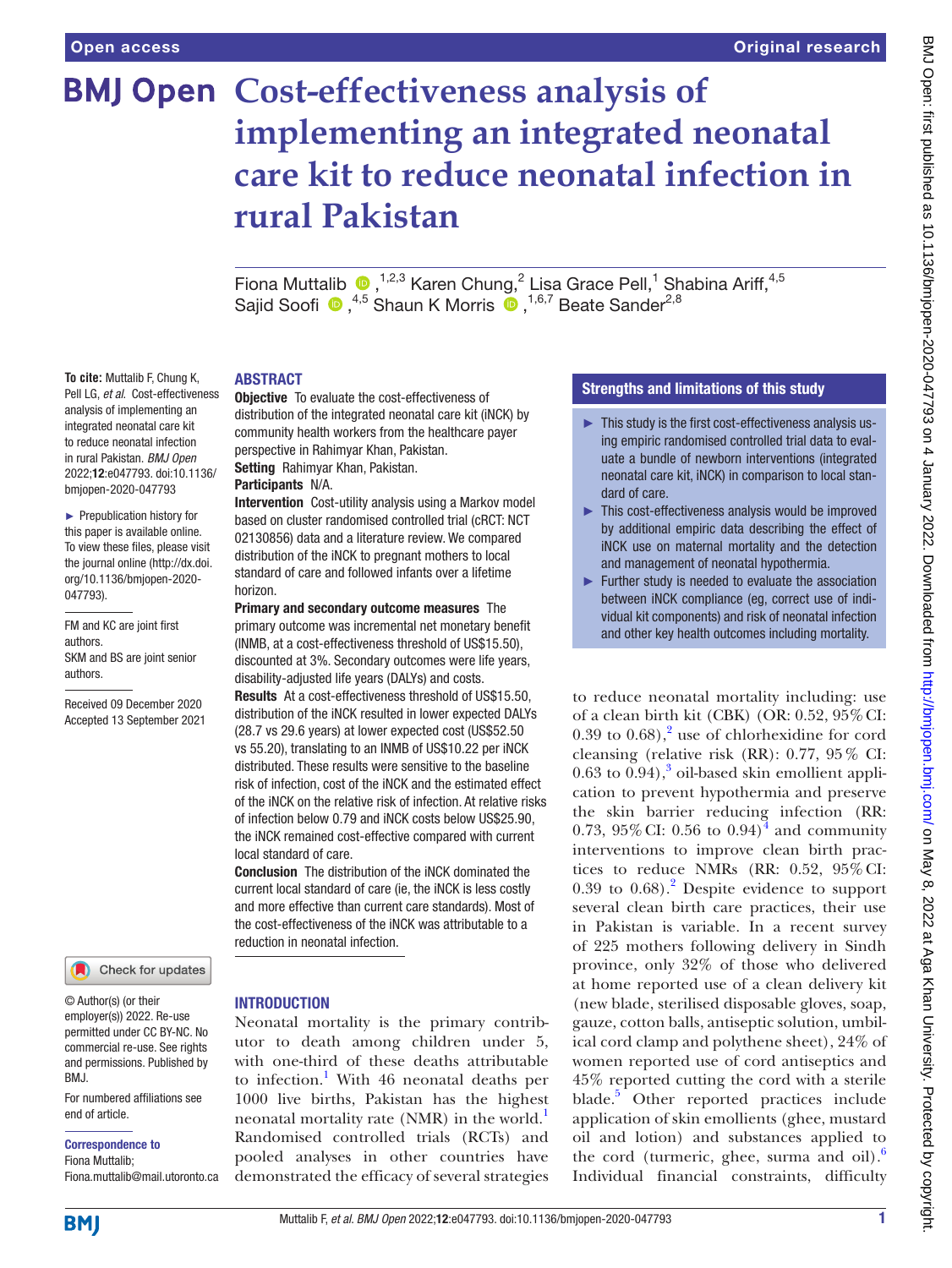accessing CBKs, antiseptic solution and emollients and cultural beliefs hinder the widespread uptake of these potentially life-saving interventions.[7](#page-9-6)

While the efficacy of individual interventions has been demonstrated, the effectiveness of combined interventions remains unclear. In addition, the effectiveness of combined kit components, implemented in communitybased settings and delivered entirely by community health workers, remained largely unstudied. Recently, a cluster RCT (cRCT: NCT 02130856) was conducted in rural Pakistan to evaluate the effect of distribution of an integrated neonatal care kit (iNCK) by community Lady Health Workers (LHWs) on neonatal health outcomes.<sup>68</sup> LHWs are government-funded, trained community healthcare providers who are each responsible for family planning and primary healthcare services for 150–200 homes. LHWs provide basic reproductive, maternal, newborn and child health education, basic curative care and are trained to identify neonatal danger signs and recom-mend referral.<sup>[6](#page-9-5)</sup> While LHWs do not attend births directly, promotion of clean birth practices, use of skilled birth attendants and timely referral to emergency obstetric or neonatal care are an integral part of their role in Paki-stan.<sup>[9](#page-10-0)</sup> The iNCK contained a CBK (gloves, soap, clean plastic sheet, sterile blade and cord clamps), 4% chlorhexidine solution, sunflower oil emollient, a continuous temperature monitor sticker, a blanket and an instant heat pack. In addition, during the cRCT, a weighing scale was distributed to LHWs to enable them to screen newborn infants for low birth weight.<sup>6</sup> Neonatal mortality was not significantly different between treatment groups (risk ratio: 0.83, 95%CI: 0.58 to 1.18; p=0.30). However, the risk of omphalitis, irrespective of severity, was 32% lower in the intervention arm compared with the control arm (RR: 0.[6](#page-9-5)8, 95% CI: 0.48 to 0.98; p=0.04).<sup>6</sup>

We aimed to assess the cost-effectiveness of distribution of an iNCK by LHWs to pregnant mothers compared with local standard of care in rural Pakistan from a governmental healthcare payer perspective. Distribution of an iNCK by LHWs, financed by the government healthcare payer, may contribute to circumventing barriers to uptake of clean birth practices.

#### **METHODS**

We conducted a model-based cost-effectiveness analysis of iNCK distribution by LHWs compared with the current standard of care in rural Pakistan from the perspective of the governmental healthcare payer. The governmental payer perspective was used to inform whether the cost of widespread iNCK distribution financed by the government would be cost-effective due to improved neonatal outcomes and associated decreased healthcare utilisation costs to the government payer.

Trial design, eligibility criteria and study procedures for the LHWs and the family members have been fully described previously. $610$  In brief, all women in the third trimester of pregnancy within participating randomised

clusters were considered eligible if they intended to stay in the study catchment area for at least 1month after delivery. Participating LHWs identified pregnant women and notified the study team. A data collector visited pregnant women, explained the study and obtained written informed consent. The LHW delivered the iNCK and/or the standard of care. All participants had agency to opt out of the study at any time and for any reason.

Standard of care, included community-based antenatal and postnatal care by LHWs and may or may not have included the use of other clean birth practices. Standard antenatal care by LHWs (in both groups of the cRCT) includes delivery of basic reproductive, maternal, newborn and child health education, promotion of healthy behaviour, basic curative care and identification of neonatal danger signs and referrals as appropriate.<sup>[6](#page-9-5)</sup> Several alternative clean birth and newborn interventions were used in the cRCT comparator group, which were summarised in the model as use of any CBK and/or a cord antiseptic (Dettol). In the cRCT comparator arm,  $50.3\%$  used any CBK and  $60.7\%$  $60.7\%$  used a cord antiseptic.<sup>6</sup>

For the purposes of the iNCK intervention, LHWs were additionally instructed on the use of the kit, the weighing scale, application of chlorhexidine to the umbilicus, education of sunflower oil emollient massage for the newborn and use of the thermal pack. At the time of delivery, LHWs taught mothers how to use each iNCK component and, if present, other caregivers were engaged in the teaching session. Pregnant women were taught to apply chlorhexidine to the umbilical stump once daily from day 1 to day 10, and to apply one ThermoSpot sticker to the skin over the carotid artery on day 1 and leave it in place until day 14. Women were taught the meaning of each sticker colour and the actions to be taken if ThermoSpot indicated fever, cold stress or hypothermia. Sunflower oil was to be massaged over the newborn's body once daily starting from day 3 until day 28.

Costs associated with the iNCK, hospitalisation or outpatient treatment for infection and the treatment for long-term sequelae were included. Given that significant sequelae from neonatal sepsis can have lifelong effects, a lifetime time horizon was selected. A 3% discount rate was applied to life years, DALYs and costs, as recommended by the  $WHO.<sup>11</sup>$ 

The cost-effectiveness threshold (CET) was set at US\$15.50 per DALY, corresponding to 1% of Pakistan's GDP per capita in 2019, a conservative estimate of health spending.<sup>12</sup> Though the WHO recommends a CET equivalent to a country's GDP per capita, this is perceived as controversial for low-income and middle-income countries (LMICs)[.8 13 14](#page-9-7) Published estimates of CETs range from 1% to 59% GDP per capita in LMICs due to low healthcare spending.<sup>81314</sup>

Primary outcomes were disability-adjusted life years (DALYs), total costs and incremental net monetary benefit (INMB; CET of US\$15.50).<sup>[8](#page-9-7)</sup> DALYs were selected as a standardised measure of cost-effectiveness as recommended by the WHO, National Institute of Health and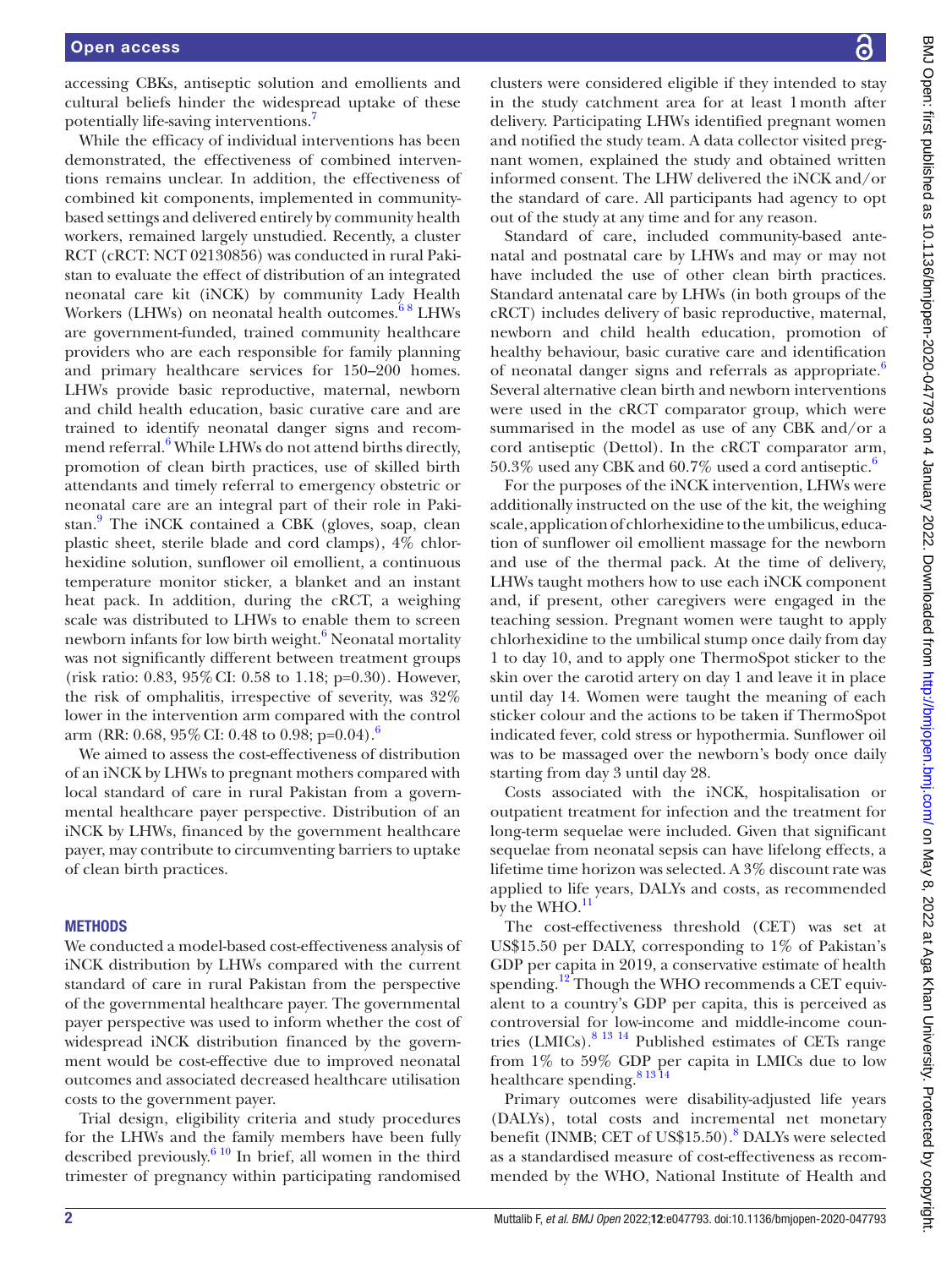

<span id="page-4-0"></span>Figure 1 Model schematic diagram. (A) Markov Health State Transition Diagram. A child can be born at home or facility and then proceed to either the states of long-term sequelae (LTS), well or death. Stillbirth infants are accounted for in the death absorbing state. (B) Tree diagram after birth. At birth, a child can either be in the cohort to which an iNCK was distributed or not. In the intervention arm, the elements of the iNCK may be used or not. Similarly, in the control arm, other clean birth and newborn care strategies may or may not be used. The neonate may develop an infection which could either be severe infection or omphalitis (mild/moderate cord infection). If they develop a cord infection, they may go on to develop a severe infection. In the presence of infection, they may be hospitalised or receive outpatient care and proceed to either the death, well or LTS states. If they have no infection, they proceed to the well state. At any point, they can die from unrelated causes. iNCK, integrated neonatal care kit.

Bill and Melinda Gates Foundation. Secondary outcome was life years.

#### Model structure

A Markov cohort model was developed [\(figure](#page-4-0) 1) using TreeAgePro 2018 software (V.2020 r 1.2, Grey Matter, England). Health outcomes and cost were modelled over a lifetime time horizon in 1-year time steps (ie, cycle length in a Markov model) to encapsulate the neonatal infections and sequelae occurring in the first 28 days of life, the risk of all-cause mortality within 1year of age and thereafter to model the impact of sequelae over the lifetime time horizon. The initial health states were either birth at home or facility, accounting for stillbirths. Liveborn neonates were followed over time for development of a neonatal infection, categorised as omphalitis (cord infection) or severe infection. It was assumed that

infants who had both cord infection and severe infection developed the cord infection first followed by secondary severe infection. Causes of neonatal infection other than omphalitis (eg, pneumonia, sepsis) were grouped under severe infection. Neonatal infection was assumed to have occurred only once. It was also assumed that all children with severe infection who did not receive hospital care received outpatient therapy. At the end of the first year, all live born infants have lived 1year and transitioned to one of three health states: well, death due to infection, survival with severe neurodevelopmental or learning impairment, with or without CP. The probability of allcause mortality at 1year was accounted for.

#### Model data

Data to inform the model were primarily drawn from the iNCK cRCT in which clusters were randomised to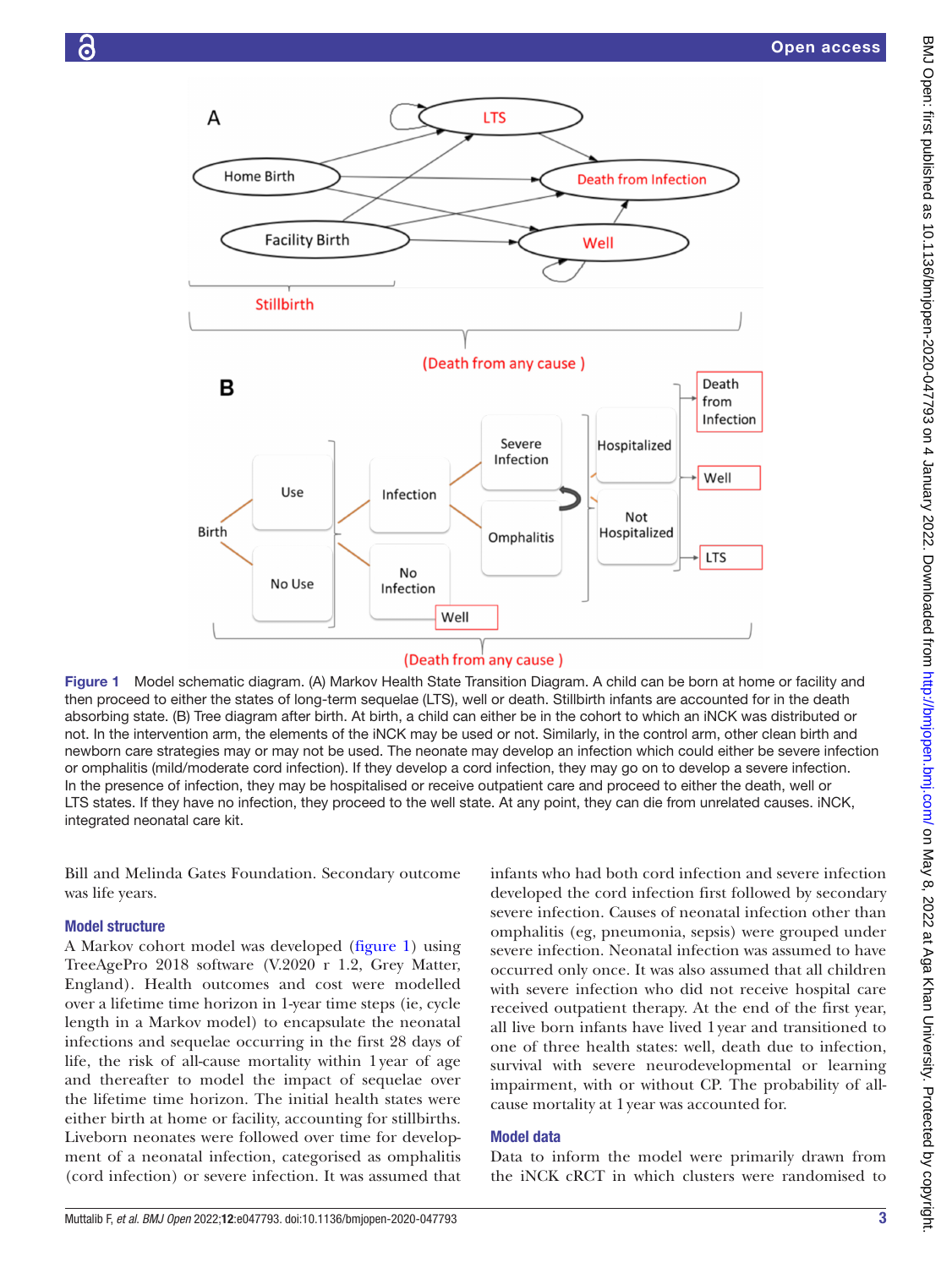receive either the iNCK or local standard of care. This was supplemented by a comprehensive literature review, local data sources and expert opinion. All variables and their supporting references are summarised in [table](#page-6-0) 1. The cRCT data provided probabilities for location of delivery (home vs facility), reported use of a CBK and/or cord antiseptic (presumed iNCK CBK in the intervention arm or other CBK with or without Dettol cord antiseptic in the control arm), baseline risk of any infection or omphalitis and RR of severe infection stratified by delivery location and reported use of a CBK and/or cord antiseptic (presumed iNCK in the intervention arm or other CBK with or without Dettol cord antiseptic in the control arm). Severe infection was a priori defined in the cRCT as the presence of any of: seizures, fast respiratory rate (60 breaths/min or more), fever, severe chest in drawing, poor feeding and abnormal activity.[15](#page-10-3) In a post-hoc sensitivity analysis, poor feeding and/or abnormal activity, which were reported at higher than anticipated rates, were removed from the initial definition of severe infection. In the cost-effectiveness model, the revised post-hoc definition of severe infection was applied to use a more specific case definition and exclude symptoms that may represent other causes of illness than infection. The probability of severe infection using the revised definition was not stratified according to whether mothers reported use of a CBK.

We assumed that published data from studies conducted in Pakistan were representative of our study population. Variables drawn from the literature included probability of hospitalisation given severe infection, probability of death due to severe infection given treatment in hospital, probability of severe neurodevelopmental impairment (NDI, with or without CP) following severe infection and annual probability of death. The probabilities of sequelae of neonatal severe infection were drawn from an international meta-analysis of studies in LMICs evaluating neonatal outcomes after sepsis among hospitalised low birth weight infants. $16$  The annual mortality rate (AMR) for severe mental retardation in Pakistan was used as a proxy for AMR among patients with severe NDI given that data specific to NDI were not available.<sup>17</sup> Data for three variables (probability of hospitalisation if mild/moderate omphalitis, probability of mild/moderate omphalitis to severe and RR of death due to severe infection if not hospitalised) could not be obtained from the literature or cRCT data, thus were based on paediatric infectious diseases and paediatric critical care expert opinions (Morris and Muttalib, personal communication, 2018). The effect of compliance of appropriate use of the iNCK on risk of infection was not modelled.

Health-related utilities (DALYs) were designated for the death state (disability weight (DW) of 1), the longterm sequelae state (DW for CP) and the well state (DW of 0). There is no published DW for mild/moderate omphalitis in neonates, thus a weighted average of the total proportion of mild omphalitis and moderate omphalitis was multiplied by the respective DWs for acute mild

BMJ Open: first published as 10.1136/bmjopen-2020-047793 on 4 January 2022. Downloaded from http://bmjopen.bmj.com/ on May 8, 2022 at Aga Khan University. Protected by copyright. BMJ Open: first published as 10.1136/bmjopen-2020-047793 on 4 January 2022. Downloaded from <http://bmjopen.bmj.com/> BM May 8, 2022 at Aga Khan University. Protected by copyright.

infection and acute moderate infection from the Global Burden of Disease Study.<sup>[18](#page-10-6)</sup> This was a one-time toll for the affected cohort. The remaining DWs (neonatal sepsis, CP) were from the Iran Burden of Disease Study<sup>19</sup> and the Dutch Burden of Disease study,<sup>[20](#page-10-8)</sup> given that these were the only weights available and were previously used for an economic evaluation of neonatal sepsis in sub-Saharan Africa.<sup>21</sup>

All costs in foreign dollars were converted to US Dollars (US\$) using OECD Purchasing Power Parity and inflated using the American Healthcare Consumer Price Index to present-day dollars in  $2019<sup>22</sup>$  US\$ was chosen as it is the international dollar currency recognised by both government and non-governmental healthcare payers. The base case cost of the iNCK for distribution and biannual training for LHWs used in the model was US\$10.25. The range of costs used for sensitivity analysis was based on the quoted estimate for mass distribution and production of the iNCK with LHW training (US\$5) and initial start-up maximal costs (US\$200).<sup>[6](#page-9-5)</sup> Cost data for omphalitis-related hospital stay and outpatient care was obtained from the WHO.<sup>[16](#page-10-4)</sup> Cost for outpatient antibiotics were provided by the Pakistan Drug Regional Authority, a Pakistan pharmacy source and a cross-sectional study of 1083 newborns with omphalitis in Karachi, Pakistan.<sup>23-25</sup> Treatment costs for mild/ moderate omphalitis included antibiotic costs and either outpatient or hospitalisation costs for a 7-day treatment of a 4kg neonate. $23-25$  We did not assign a cost for standard care as we assumed that there would be no cost to the healthcare payer for interventions purchased privately by pregnant mothers. The cost of long-term sequelae to the healthcare payer was assumed to be 0 as these costs would be borne primarily by families. Finally, the only reported cost of outpatient treatment was in urban Pakistan and assumed to be the same for rural Pakistan. $^{26}$  $^{26}$  $^{26}$ 

#### Patient and public involvement

Patients or the public were not involved in the design, or conduct, or reporting, or dissemination plans of our research.

#### Analysis

#### Base case analysis

The base case analysed assessed distribution of the iNCK to pregnant mothers at a cost of US\$10.25 per kit with a CET of US\$15.50 in comparison to standard care.

#### Sensitivity analyses

Deterministic sensitivity analyses were performed to assess parameter uncertainty and to identify threshold values for which the dominating strategy changed. Ranges for oneway sensitivity analysis were based on published literature or expert opinion. Variables with the greatest impact on the INMB in the one-way sensitivity analysis were assessed in the two-way sensitivity analysis.

#### Validation

Two programmers (KC and FM) screened the model for errors through manual review and using one-way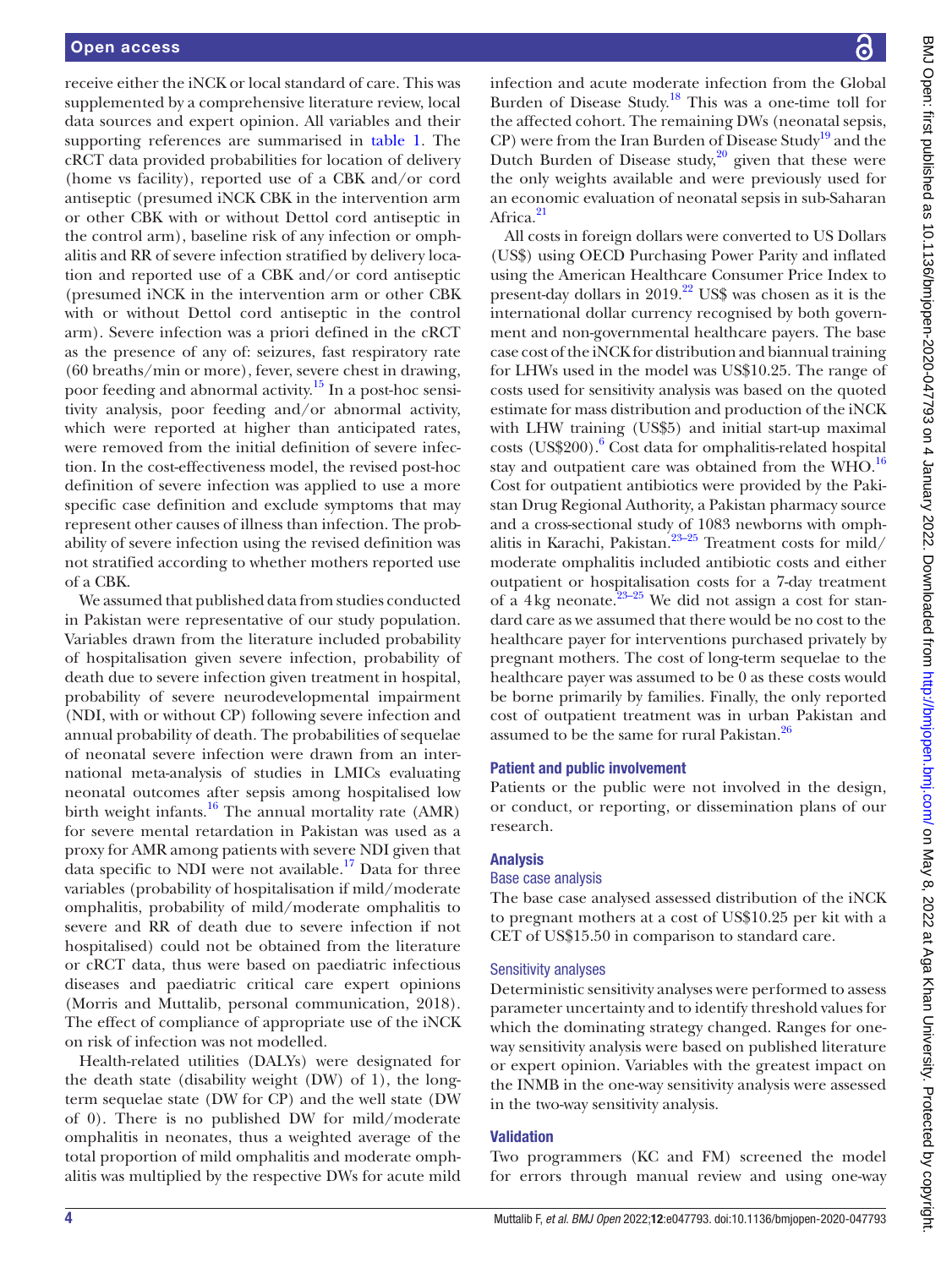<span id="page-6-0"></span>

| Table 1                                                     | Probabilities, costs and disability-adjusted life years used in the iNCK model |                          |                                        |                      |                          |                                                         |  |  |
|-------------------------------------------------------------|--------------------------------------------------------------------------------|--------------------------|----------------------------------------|----------------------|--------------------------|---------------------------------------------------------|--|--|
|                                                             |                                                                                | <b>iNCK</b> distribution |                                        | <b>Standard care</b> |                          | <b>References</b>                                       |  |  |
|                                                             |                                                                                | Home delivery            | <b>Facility delivery Home delivery</b> |                      | <b>Facility delivery</b> |                                                         |  |  |
| Probabilities                                               |                                                                                |                          |                                        |                      |                          |                                                         |  |  |
| Delivery site                                               |                                                                                | 0.40                     | 0.60                                   | 0.39                 | 0.61                     | Pell et $a^{6}$                                         |  |  |
| Use of iNCK (intervention) or<br>standard of care (control) |                                                                                | 0.95                     | 0.90                                   | 0.18                 | 0.72                     | Pell et $a^{6}$                                         |  |  |
| Any neonatal infection                                      |                                                                                | 0.15                     |                                        |                      |                          | Pell et $a^{6}$                                         |  |  |
|                                                             | Relative risk of any neonatal<br>infection given use of kit                    | 0.55                     | 0.73                                   | 1.17                 | 0.93                     | Pell et $a^{6}$                                         |  |  |
| kit                                                         | Relative risk of any neonatal<br>infection given no use of any                 | 0.96                     | 0.92                                   | 0.96                 | 0.92                     | Pell et $a^{6}$                                         |  |  |
|                                                             | Severe infection given any<br>infection and use of a kit                       | 0.57                     |                                        | 0.46                 |                          | Pell et $a^{6}$                                         |  |  |
|                                                             | Severe infection given any<br>infection and no use of a kit                    | 0.57                     |                                        | 0.54                 |                          | Pell et $a^{6}$                                         |  |  |
|                                                             | Severe omphalitis given any<br>omphalitis and use of a kit                     | 0.47                     | 0.39                                   | 0.29                 | 0.35                     | Pell et al <sup>6</sup>                                 |  |  |
|                                                             | Severe omphalitis given any<br>omphalitis and no use of a kit                  | 0.47                     | 0.39                                   | 0.32                 | 0                        | Pell et $a^{6}$                                         |  |  |
| omphalitis                                                  | Mild/moderate omphalitis<br>progressing to severe                              | 0.13                     |                                        |                      |                          | Muttalib and<br>Morris, personal<br>communication, 2018 |  |  |
|                                                             | Hospitalisation if omphalitis                                                  | 0.10                     |                                        |                      |                          | Muttalib and<br>Morris, personal<br>communication, 2018 |  |  |
| infection                                                   | Hospitalisation if severe                                                      | 0.50                     | 0.57                                   | 0.50                 | 0.57                     | Pell et $al^6$                                          |  |  |
|                                                             | Death from sepsis given<br>hospitalisation                                     | 0.33                     | 0.22                                   | 0.33                 | 0.22                     | Bhutta and Yusuf <sup>31</sup>                          |  |  |
|                                                             | Death from sepsis given no<br>hospitalisation                                  | 0.90                     |                                        |                      |                          | Muttalib and<br>Morris, personal<br>communication, 2018 |  |  |
|                                                             | Long-term sequelae                                                             | 0.19                     |                                        |                      |                          | Ranjeva et al <sup>21</sup>                             |  |  |
|                                                             | Death (annually)                                                               | $0.001 - 0.23$           |                                        |                      |                          | WHO Life tables-<br>Pakistan 2018                       |  |  |
|                                                             | Death due to long-term<br>sequelae annually                                    | 0.36                     |                                        |                      |                          | Yaqoob et al <sup>17</sup>                              |  |  |
| Costs (US\$, 2018)                                          |                                                                                |                          |                                        |                      |                          |                                                         |  |  |
| distributed                                                 | Cost of LHW training per kit                                                   | 0.25                     |                                        | 0                    |                          | Muhammad<br>et al, personal<br>communication, 2019      |  |  |
|                                                             | Cost of the iNCK                                                               | 10.00                    |                                        | $\mathbf 0$          |                          | Pell et $a^{6}$                                         |  |  |
| sepsis                                                      | Cost of hospitalisation for                                                    | 972.41                   |                                        |                      |                          | Hussain et al 2006                                      |  |  |
| omphalitis                                                  | Cost of hospitalisation for                                                    | 192.52                   |                                        |                      |                          | WHO Pakistan, 2005                                      |  |  |
| (7 days)                                                    | Cost of outpatient therapy                                                     |                          |                                        |                      |                          |                                                         |  |  |
|                                                             | Cephalexin                                                                     | 16.42                    |                                        |                      |                          | Qamar et al <sup>24</sup>                               |  |  |
|                                                             | Gentamicin                                                                     | 0.45                     |                                        |                      |                          | Qamar et al <sup>24</sup>                               |  |  |
| Penicillin                                                  |                                                                                | 1.50                     |                                        |                      |                          | Qamar et al <sup>24</sup>                               |  |  |
|                                                             |                                                                                |                          |                                        |                      |                          | Continued                                               |  |  |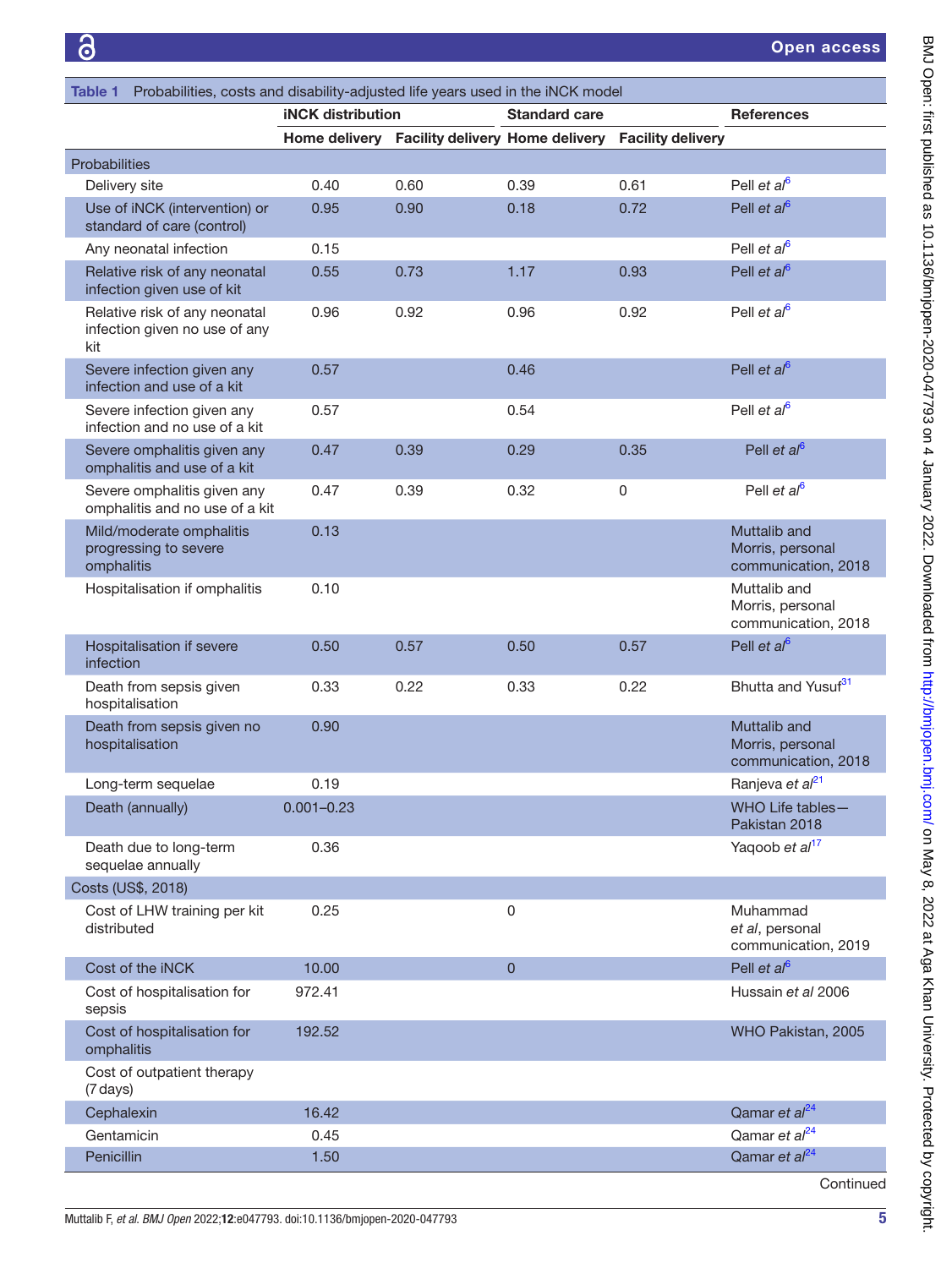떻

| $\frac{1}{2}$                                                                     |
|-----------------------------------------------------------------------------------|
|                                                                                   |
| -<br>-<br>-<br>-<br>-<br>-<br>-<br>-<br><br>-<br><br><br><br><br><br><br><br><br> |
| i<br>!                                                                            |
|                                                                                   |
|                                                                                   |
|                                                                                   |
|                                                                                   |
|                                                                                   |
|                                                                                   |
|                                                                                   |
| こ ユムロアミニーシー                                                                       |
|                                                                                   |
|                                                                                   |
|                                                                                   |
|                                                                                   |
|                                                                                   |
|                                                                                   |
|                                                                                   |
|                                                                                   |
| was chtthe as                                                                     |
|                                                                                   |
|                                                                                   |
|                                                                                   |
|                                                                                   |
|                                                                                   |
|                                                                                   |
|                                                                                   |
|                                                                                   |
|                                                                                   |
| <b>SAN TOTAL IN SECTIONS CONTRACT</b>                                             |
|                                                                                   |
|                                                                                   |
|                                                                                   |
|                                                                                   |
|                                                                                   |
|                                                                                   |
|                                                                                   |
|                                                                                   |
|                                                                                   |
|                                                                                   |
|                                                                                   |
|                                                                                   |
|                                                                                   |
|                                                                                   |
| .<br>-<br>-<br>-<br>-                                                             |
|                                                                                   |
|                                                                                   |
|                                                                                   |
| <u>ימוווח</u><br>Ď<br>D                                                           |
|                                                                                   |
|                                                                                   |
|                                                                                   |
|                                                                                   |
|                                                                                   |
|                                                                                   |
|                                                                                   |
|                                                                                   |
|                                                                                   |
|                                                                                   |
|                                                                                   |
| )<br>)<br>)                                                                       |
|                                                                                   |
|                                                                                   |
|                                                                                   |
|                                                                                   |
|                                                                                   |
|                                                                                   |
|                                                                                   |
|                                                                                   |
|                                                                                   |
|                                                                                   |
|                                                                                   |
| I                                                                                 |
|                                                                                   |
|                                                                                   |
|                                                                                   |
|                                                                                   |
|                                                                                   |
|                                                                                   |
|                                                                                   |
|                                                                                   |

| Continued<br><b>Table 1</b>         |                          |  |                      |                                                          |                             |
|-------------------------------------|--------------------------|--|----------------------|----------------------------------------------------------|-----------------------------|
|                                     | <b>iNCK</b> distribution |  | <b>Standard care</b> |                                                          | <b>References</b>           |
|                                     | <b>Home delivery</b>     |  |                      | <b>Facility delivery Home delivery Facility delivery</b> |                             |
| Outpatient clinic visit             | 55.23                    |  |                      |                                                          | WHO Pakistan <sup>25</sup>  |
| Total cost of outpatient<br>therapy | 73.60                    |  |                      |                                                          |                             |
| Health-related disability weights   |                          |  |                      |                                                          |                             |
| Cerebral palsy                      | 0.17                     |  |                      |                                                          | Mathers et al <sup>26</sup> |
| Neurodevelopmental<br>impairment    | 0.22                     |  |                      |                                                          | Ranjeva et al <sup>21</sup> |
| <b>Sepsis</b>                       | 0.61                     |  |                      |                                                          | Naghavi et al <sup>19</sup> |
| Mild/moderate infection             | 0.01                     |  |                      |                                                          | Salomon et al <sup>18</sup> |

iNCK, integrated neonatal care kit; LHW, Lady Health Workers.

sensitivity analysis of all variables. Face validity was verified through review by a content expert (SKM). Validating this model with goodness-of-fit measures was not possible given that existing research evaluations varied based on perspective, $27\frac{28}{1}$  $27\frac{28}{1}$  $27\frac{28}{1}$  time horizon, $28\frac{1}{8}$  intervention, $29\frac{1}{8}$ analysis<sup>[27–30](#page-10-15)</sup> and outcome,<sup>28 29</sup> or a combination of these variables. Overall, these interventions were reported to be cost-effective based on their respective CETs, which was consistent with our results[.27–30](#page-10-15)

#### **RESULTS**

Model parameters are illustrated in [table](#page-6-0) 1.

#### Base case

Distributing the iNCK dominated the current standard of care because it is more effective and less costly, with lower expected DALYs (28.7 vs 29.6 years) at a lower cost (US\$52.50 vs 55.20) per iNCK distributed, resulting in an INMB of US\$10.22 at a CET of US\$15.50.

These results were sensitive to the cost of the iNCK, baseline risk of infection and the estimated effect of the iNCK on the RR of infection (figures [2 and 3\)](#page-7-0). As the baseline risk of infection increased, INMB associated with the intervention increased. The iNCK remained cost-effective for any iNCK cost up to US\$25.90 (base case US\$10.25). A two-way sensitivity analysis of iNCK cost and estimated effect of the iNCK on the RR of infection shows the dominance of iNCK ([figure](#page-7-0) 2). As the estimated effect of the iNCK on the risk of infection decreases (up to RR 0.79), the cost of the iNCK must also decrease for the iNCK to remain cost-effective.

#### **DISCUSSION**

The iNCK was cost-effective compared with the current standard of care (INMB of US\$10.22 at a CET of US\$15.5). These results were most sensitive to the cost of the iNCK, baseline risk of neonatal infection and the RR of infection associated with use of the iNCK. At iNCK costs up to US\$25.91 or RR of infection below 0.79,

the iNCK remained cost-effective. As the cost of the kit increased (up to US\$105), a greater relative reduction in risk of infection (RR<0.79) was required for the iNCK to remain cost-effective. Thus, mass production of iNCK at a low cost and/or improving the effectiveness of the iNCK in reducing infection would be beneficial for the healthcare payer.

The main driver of cost-effectiveness in our model was reduction in risk of neonatal infection through use of the iNCK. This depended on a definition of severe infection revised by the cRCT authors in sensitivity analysis to optimise specificity. In a sensitivity analysis including the original definition of severe infection in the model, the iNCK



<span id="page-7-0"></span>Figure 2 Two-way sensitivity analysis of iNCK cost versus relative risk of infection. The blue-coloured region represents ranges of the variables for which the intervention dominates, whereas the red-coloured region represents ranges of the variables for which standard care dominates. We note that as the estimated effect of the iNCK on the relative risk of infection decreases, a larger range of iNCK costs remain cost-effective. Similarly, as the cost of the iNCK decreases, a lesser reduction in relative risk of infection is required for the intervention to remain cost-effective. Base case values (RR: 0.66, cost US\$10.25) are illustrated by the dotted lines. iNCK, integrated neonatal care kit; RR, relative risk.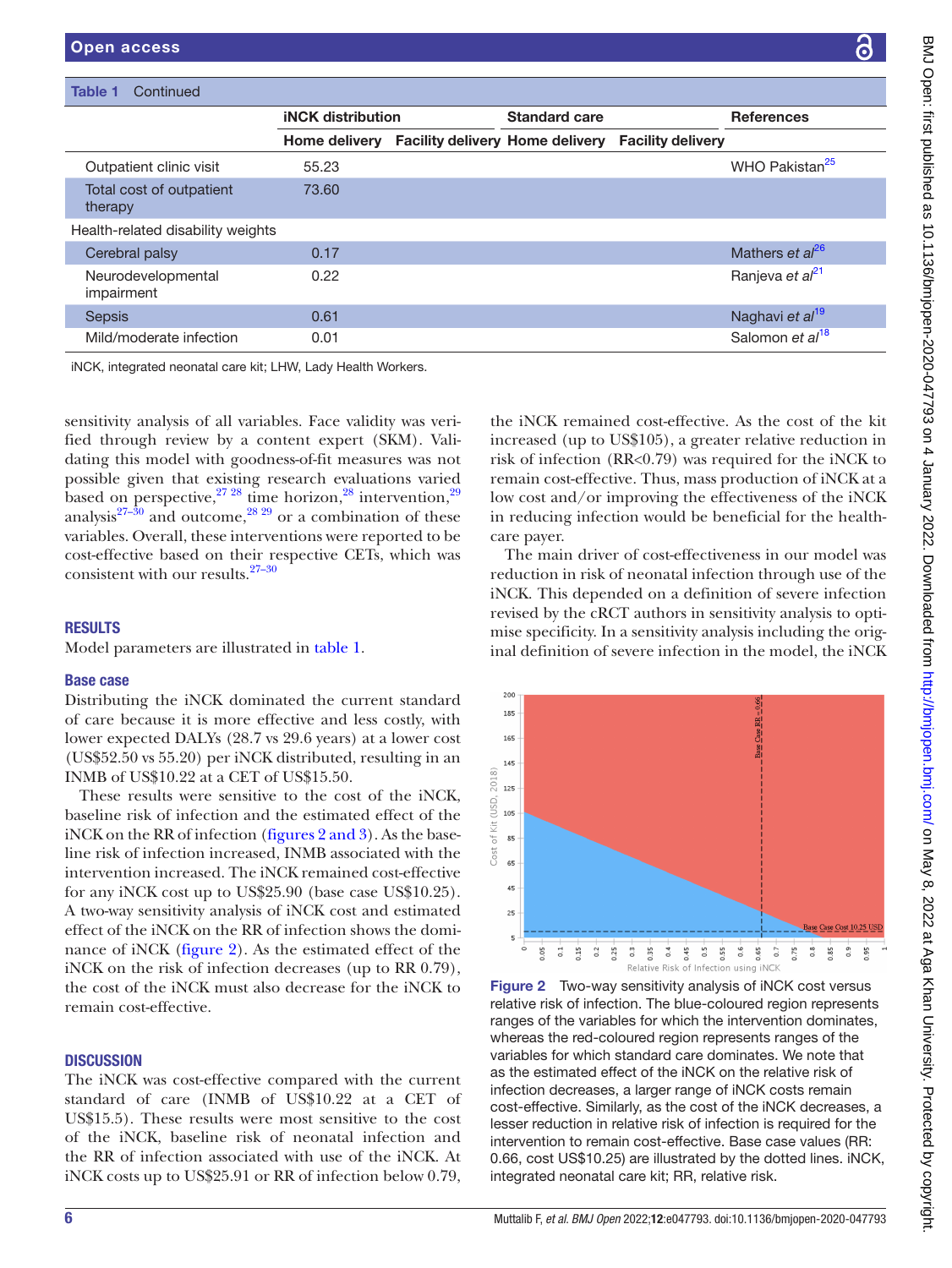

Figure 3 Tornado diagram of the impact of probabilities and costs on Incremental Net Monetary Benefit Comparing the Intervention to Standard Care. The X-axis represents the range of incremental net monetary benefit (INMB) when probabilities and costs are varied over the range displayed on the Y-axis at a cost-effectiveness threshold of US\$15.50. The base case is represented by the vertical line with an INMB of US\$10.22. Green bars represent increasing variable value above the base case value, orange bars represent decreasing variable value below the base case value. The model is most sensitive to the cost of the iNCK, baseline probability of infection and relative risk of infection. iNCK, integrated neonatal care kit; EV: Expected Value

was not cost-effective. The revised definition excluded the following variables: presence of abnormal activity and poor feeding. We elected to use this definition in our model as we aimed to capture the specific probability of severe infection while abnormal feeding and behaviour might reflect other non-specific causes of illness in the neonatal period, in particular when self-reported by caregivers rather than being observed by medical professionals. Retrospective recall by caregivers may have led to overidentification of possible severe infection in the cRCT using the abnormal feeding and behaviour criteria. The broad definition of severe infection was intended for high-sensitivity detection of illness in a community setting and not for specific identification of severe infection cases. For these reasons, the revised definition was retained in the final model. The lack of data in the cRCT including laboratory confirmation of serious bacterial infection or healthcare provider assessment of signs of possible serious bacterial infection are important limitations that must be addressed in future studies to inform cost-effectiveness analysis.

The most significant limitation of our model was lack of primary data and reliance on other published literature. Due to this limitation, our model may underestimate the cost-effectiveness of the intervention. For example, although the iNCK included tools for temperature monitoring and warming, we were not able to capture whether this contributed to improved neonatal outcomes. Similarly, clean birth practices may reduce the incidence of maternal infection and mortality; however, we could not evaluate the impact of iNCK use on maternal outcomes. Evidence of reduction in maternal sepsis-related morbidity and mortality as well as improved neonatal hypothermia detection and management would make the iNCK more

cost-effective. Finally, we were not able to evaluate whether correct use of the iNCK components was associated with greater cost-effectiveness. Based on a post-hoc definition, perfect compliance to all individual iNCK elements was  $2\% - 3\%$  within the intervention cohort.<sup>[6](#page-9-5)</sup> We lacked data regarding how rates of infection may have differed between those with complete compliance compared with those with incomplete compliance to iNCK elements. While this likely represents real-world cost-effectiveness of the intervention, further study to evaluate the impact of compliance on risk of infection is needed. This would allow for additional sensitivity analyses to be conducted to determine how strategies to improve kit compliance may impact cost-effectiveness of the iNCK.

Additional data limitations did not result in significant effects on the cost-effectiveness of the intervention in sensitivity analysis. These included infection-specific mortality rates and costing data. First, infection-specific mortality rates were drawn from neonatal sepsis literature in urban Pakistan, not rural Pakistan.<sup>[31](#page-10-13)</sup> While probability of death due to infection may be different in a rural setting, our model was not sensitive to a wide range of infection-specific mortality rates. Second, there were limitations in the published literature regarding cost data for LMICs. Although, wherever possible, we did use data from Pakistan, all of these data (cost of hospitalisation, cost of outpatient care) were from urban Pakistan. The cost of medications was based on weight of a 4kg term neonate, which is likely an overestimate of average neonatal weight in Pakistan. Our model was not sensitive to a range of outpatient medication costs including zero, therefore costs associated with pursuing outpatient care were not a driver of cost-effectiveness in this model.

Our study findings require further validation to ensure generalisability. We assumed the use of existing healthcare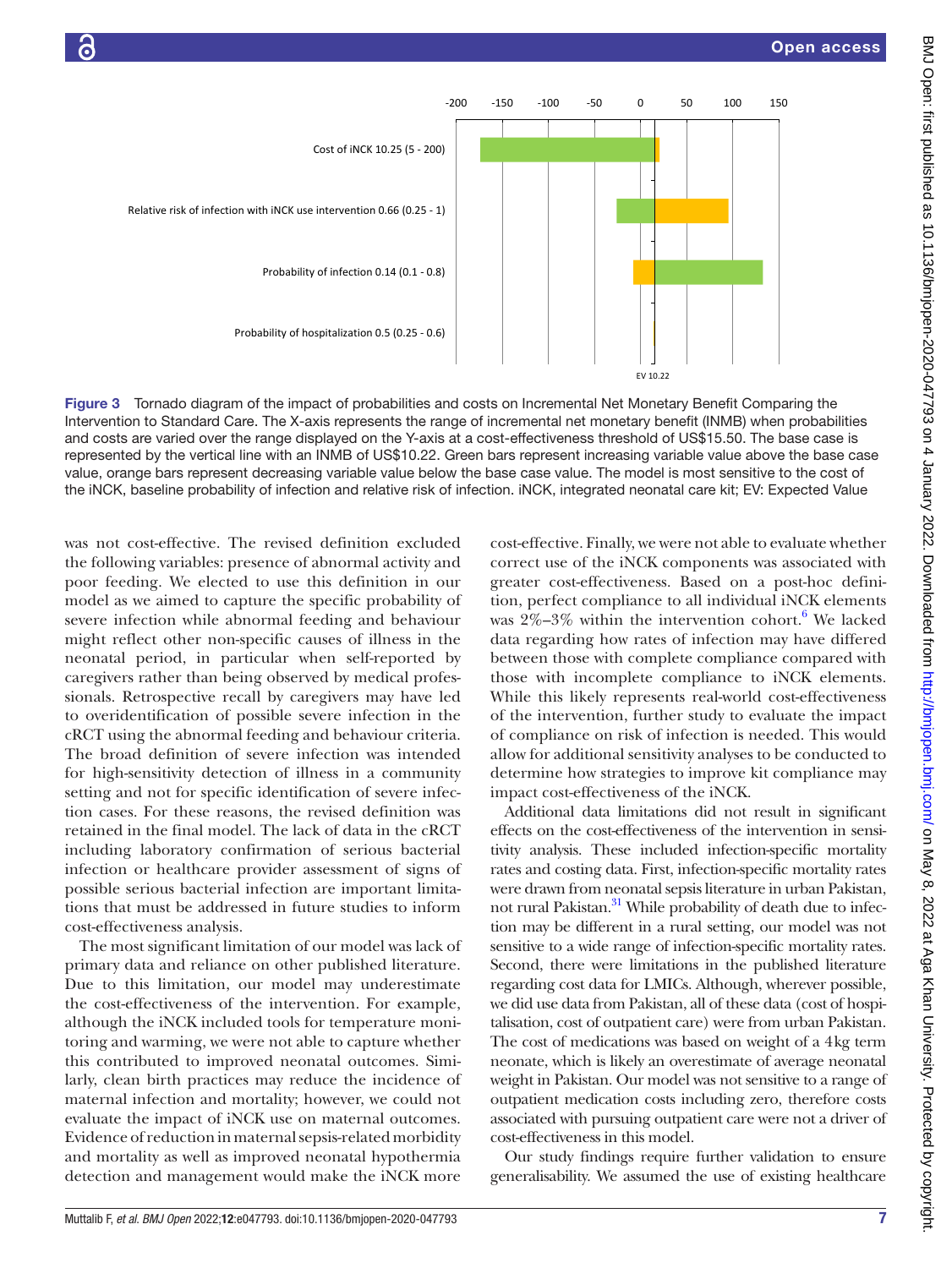infrastructure and the LHW system to deploy the iNCK, increasing feasibility and limiting implementation costs. Thus, this cost-effectiveness study may not be generalisable to contexts without an established community health worker system. In addition, we assumed that healthcare was sought for all infants with infection. Data regarding healthcareseeking behaviour and probability of hospitalisation were drawn from literature specific to Pakistan but included both rural and urban populations. Due to specific cultural beliefs and geographical constraints, barriers to seeking healthcare may be heterogeneous within a country and care-seeking in a rural setting may be diminished. If the number of infants who received care for infection was overestimated by our model, either in-hospital or as outpatients, the estimation of treatment-related costs would be excessive while infectionrelated mortality would be underestimated. We did not model the possibility that patients received no therapy at all given lack of available data; however, the probability of hospitalisation did not modify the cost-effectiveness of the iNCK in one-way sensitivity analysis. We relied on face validity with content experts to assess the accuracy of literature estimates.

Finally, we were unable to account for the effect of participation in a RCT in the control group on frequency of use of clean birth strategies, choice of location of delivery and surveillance for infection. It is well known that the Hawthorne  $effect^{32}$  may impact the behaviour of enrolled participants, in this case biasing the control group towards use of clean birth strategies and decreased risk of infection. The iNCK was costeffective despite frequent use of clean birth strategies in the standard care cohort. Thus, the benefit would likely be even greater in settings where clean birth practices are lacking.

With consideration of the stated limitations, our analysis indicates that distribution of the iNCK by LHWs in rural Pakistan is cost-effective at a conservative CET. These results are in keeping with published studies evaluating the cost-effectiveness of various clean birth strategies[.27 28 30](#page-10-15) The cost per DALY averted for our base case was US\$74 which compares favourably to other cost-effective interventions, such as rotavirus immunisation which is estimated to cost US\$186 per DALY averted in South East Asia.<sup>33</sup>

#### **CONCLUSION**

This is the first study to evaluate the cost-effectiveness of the distribution of an iNCK by community health workers in rural Pakistan. With a conservative CET of 1% GDP per capita, the iNCK seems to be cost-effective at a cost of US\$10.25 per kit and mean RR of any infection of 0.66. Further studies informed by additional primary and literature data are needed to validate these findings. Community distribution of an iNCK by community health workers may be a cost-effective government intervention to improve neonatal outcomes.

#### Author affiliations

<sup>1</sup> Centre for Global Child Health, The Hospital for Sick Children, Toronto, Ontario, Canada

<sup>2</sup>Dalla Lana School of Public Health, University of Toronto Institute of Health Policy Management and Evaluation, Toronto, Ontario, Canada

<sup>3</sup>Department of Pediatrics, BC Children's Hospital, Vancouver, British Columbia, Canada

4 Pediatrics and Child Health, Aga Khan University, Karachi, Pakistan 5 Center of Excellence in Women and Child Health, Aga Khan University, Karachi, Pakistan

<sup>6</sup>Division of Infectious Diseases, Hospital for Sick Children, Toronto, Ontario, Canada <sup>7</sup>Department of Paediatrics, University of Toronto, Toronto, Ontario, Canada <sup>8</sup> Toronto Health Economics and Technology Assessment (THETA) Collaborative, University Health Network, Toronto, Ontario, Canada

#### Twitter Sajid Soofi [@sajidsoofi](https://twitter.com/sajidsoofi)

Contributors FM, KC, LGP, SKM and BS conceptualised the study. FM and KC conducted the literature review, developed the cost-effectiveness model, conducted analyses and drafted and revised the manuscript. LGP, SA, SKM and SS provided access to the integrated neonatal care kit randomised controlled trial data. SA, SKM, LGP, BS and SS provided critical revision of the manuscript. All authors approved the final manuscript for submission (FM, KC, LGP, SA, SS, SKM and BS) and accept full responsibility for the work and conduct of the study as guarantors.

Funding BS receives research funding from a Canada Research Chair in Economics of Infectious Diseases (CRC-950-232429). FM received funding from the Hospital for Sick Children Global Child Health Fellowship during the completion of this study. KC received salary support from the Canada Graduate Scholarship— Master's funded by the Canadian Institutes of Health Research.

Competing interests None declared.

Patient and public involvement Patients and/or the public were not involved in the design, or conduct, or reporting or dissemination plans of this research.

Patient consent for publication Not required.

Ethics approval This study does not involve human participants.

Provenance and peer review Not commissioned; externally peer reviewed.

Data availability statement Data are available upon reasonable request. Model structure and data files (Treeage) are available upon request to the corresponding author (fiona.muttalib@mail.utoronto.ca).

Open access This is an open access article distributed in accordance with the Creative Commons Attribution Non Commercial (CC BY-NC 4.0) license, which permits others to distribute, remix, adapt, build upon this work non-commercially, and license their derivative works on different terms, provided the original work is properly cited, appropriate credit is given, any changes made indicated, and the use is non-commercial. See: [http://creativecommons.org/licenses/by-nc/4.0/.](http://creativecommons.org/licenses/by-nc/4.0/)

#### ORCID iDs

Fiona Muttalib <http://orcid.org/0000-0001-5730-4142> Sajid Soofi<http://orcid.org/0000-0003-4192-8406> Shaun K Morris<http://orcid.org/0000-0001-9809-0822>

#### <span id="page-9-0"></span>REFERENCES

- 1 UN Inter-agency Group for Child Mortality Estimation. Levels and trends in child mortality report 2019.
- <span id="page-9-1"></span>2 Seward N, Osrin D, Li L, *et al*. Association between clean delivery kit use, clean delivery practices, and neonatal survival: pooled analysis of data from three sites in South Asia. *[PLoS Med](http://dx.doi.org/10.1371/journal.pmed.1001180)* 2012;9:e1001180.
- <span id="page-9-2"></span>3 Imdad A, Mullany LC, Baqui AH, *et al*. The effect of umbilical cord cleansing with chlorhexidine on omphalitis and neonatal mortality in community settings in developing countries: a meta-analysis. *[BMC](http://dx.doi.org/10.1186/1471-2458-13-S3-S15)  [Public Health](http://dx.doi.org/10.1186/1471-2458-13-S3-S15)* 2013;13(Suppl 3):S15.
- <span id="page-9-3"></span>4 Salam RA, Das JK, Darmstadt GL, *et al*. Emollient therapy for preterm newborn infants--evidence from the developing world. *[BMC](http://dx.doi.org/10.1186/1471-2458-13-S3-S31)  [Public Health](http://dx.doi.org/10.1186/1471-2458-13-S3-S31)* 2013;13(Suppl 3):S31.
- <span id="page-9-4"></span>5 Hassan H, Jokhio AH, Winter H, *et al*. Safe delivery and newborn care practices in Sindh, Pakistan: a community-based investigation of mothers and health workers. *[Midwifery](http://dx.doi.org/10.1016/j.midw.2011.06.012)* 2012;28:466–71.
- <span id="page-9-5"></span>6 Pell LG, Turab A, Bassani DG, *et al*. Effect of an integrated neonatal care kit on neonatal health outcomes: a cluster randomised controlled trial in rural Pakistan. *[BMJ Glob Health](http://dx.doi.org/10.1136/bmjgh-2019-001393)* 2019;4:e001393.
- <span id="page-9-6"></span>7 Esteves Mills J, Flynn E, Cumming O, *et al*. Determinants of clean birthing practices in low- and middle-income countries: a scoping review. *[BMC Public Health](http://dx.doi.org/10.1186/s12889-020-8431-4)* 2020;20:602.
- <span id="page-9-7"></span>8 Robinson LA, Hammitt JK, Chang AY, *et al*. Understanding and improving the one and three times GDP per capita cost-effectiveness thresholds. *[Health Policy Plan](http://dx.doi.org/10.1093/heapol/czw096)* 2017;32:141–5.